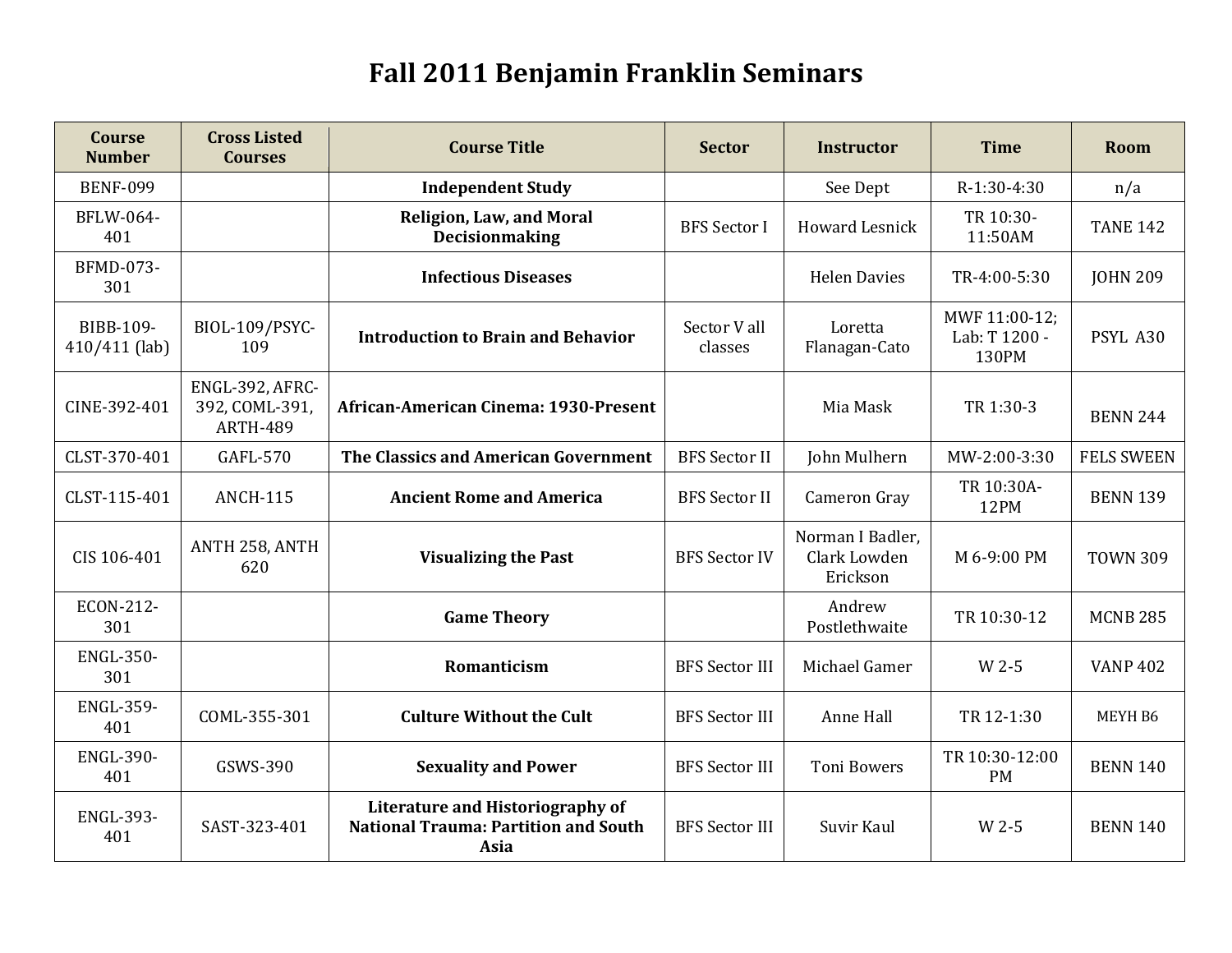## **Fall 2011 Benjamin Franklin Seminars**

| <b>Course</b><br><b>Number</b>                    | <b>Cross Listed</b><br><b>Courses</b>           | <b>Course Title</b>                                                    | <b>Sector</b>                   | <b>Instructor</b>     | <b>Time</b>                                | Room                         |
|---------------------------------------------------|-------------------------------------------------|------------------------------------------------------------------------|---------------------------------|-----------------------|--------------------------------------------|------------------------------|
| <b>ENGL-395-</b><br>401                           | COML-395-401                                    | <b>Theater and the World</b>                                           | <b>BFS Sector III</b>           | Ania Loomba           | T 1:30-4:30                                | <b>BENN 020</b>              |
| ENVS-404-401                                      | <b>HSOC 404</b>                                 | <b>Urban Environments: Speaking About</b><br>Lead in West Philadelphia | <b>BFS</b> Sector<br>VII        | Rich Pepino           | TR 10:30-12                                | <b>HAYD 358</b>              |
| FNAR 238-401                                      | <b>FNAR 538</b>                                 | <b>Open Book</b>                                                       | <b>BFS Sector IV</b>            | Sharka Hyland         | T 4:30-7:30                                | Davis Room,<br>Fine Arts Lib |
| HIST 212-301                                      |                                                 | <b>Classical Economists</b>                                            | <b>BFS</b> Sector II            | Jonathan<br>Steinberg | R-1:30-4:30                                | <b>BENN 322</b>              |
| HIST 111-301                                      |                                                 | <b>Holy Wars: Medievals and Moderns</b>                                | <b>BFS Sector II</b>            | Jessica Goldberg      | MW 2-3:30PM                                | <b>VANP 302</b>              |
| LGST-210-301                                      |                                                 | <b>Corp Responsibility and Ethics</b>                                  |                                 | Alan Strudler         | MW-1:30-3:00                               | JMHH F94                     |
| LGST-101-301                                      |                                                 | <b>Introduction to Law and Legal Process</b>                           |                                 | Andrea<br>Matwyshyn   | TR 3-4:30PM                                | <b>IMHH G94</b>              |
| NELC-234-301                                      | COML-<br>057/JWST-151<br>/NELC-<br>456/RELS-027 | <b>The Mongol Experience</b>                                           | <b>BFS Sector II</b>            | Paul Cobb             | TR 3-4:30PM                                | <b>WILL 215</b>              |
| <b>NURS-324-</b><br>401                           | GSWS-324,<br><b>HSOC-324</b>                    | <b>Children's Health in the United States:</b><br>1800-2000            | <b>BFS</b> Sector I             | Cynthia A<br>Connolly | $W-4:00-7:00$                              | <b>FAGN 208</b>              |
| <b>PHYS 170-</b><br>301/302 (lab)<br>$/303$ (lab) |                                                 | <b>Honors Physics I: Mechanics and Wave</b><br><b>Motion</b>           | Sector VI all<br>classes QDA    | Larry Gladney         | MWF-10:00-<br>11:00; Lab: M-<br>02:00-3:00 | DRLB A5                      |
| PSCI-298-301                                      |                                                 | <b>City Policy: Through the Eyes of New</b><br><b>Orleans</b>          | <b>BFS</b> Sector I             | <b>Stephen Danley</b> | T-1:30-4:30 PM                             |                              |
| PSCI-395-301                                      |                                                 | <b>Power Sharing in Deeply Divided Places</b>                          | <b>BFS</b> Sector I             | Brendan O'Leary       | W 2-5                                      | 3440 MKT,<br>Ste 300         |
| PSYC-045-301                                      |                                                 | <b>The Embodied Mind</b>                                               | <b>BFS</b> Sector<br><b>VII</b> | <b>Gordon Bermant</b> | $M-2:00-5:00$                              | PSYL B50                     |
| RUSS-201-301                                      |                                                 | <b>Dosteovsky</b>                                                      | <b>BFS Sector III</b>           | <b>TBA</b>            | TR 1:30-3:00                               | <b>WILL 003</b>              |